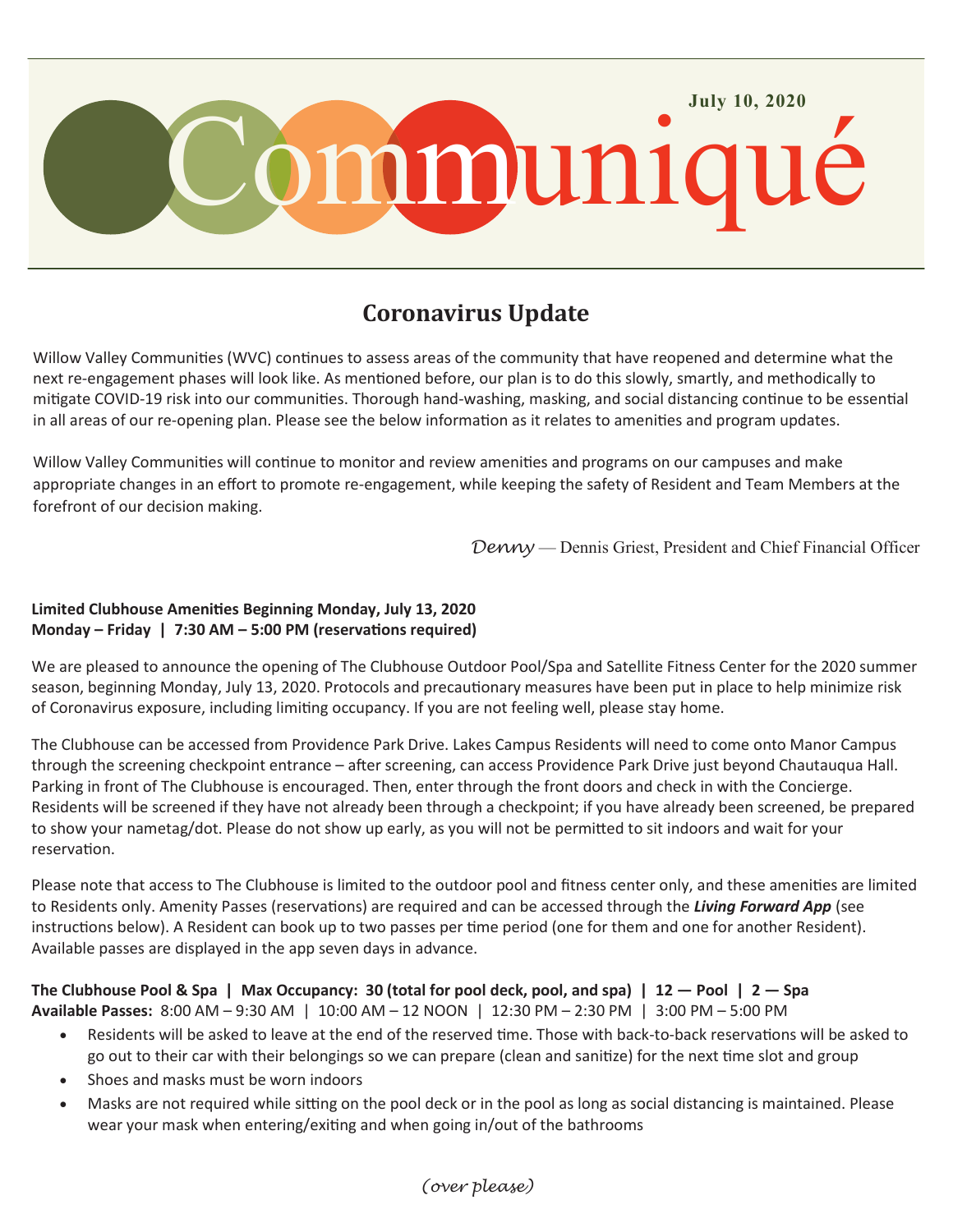- Please come dressed to swim, as the locker rooms are not open for use. Farmhouse bathrooms are open; locker rooms are closed
- Recreational swimming only NO group exercise
- Pool towels will be offered at check in (1 per person). Please discard your towel in the appropriate bin when leaving the pool
- The Clubhouse Café & Ice Cream Parlor is closed for the 2020 pool season. Residents are permitted to bring light snacks and non-alcoholic beverages. Glass containers are not permitted
- Pool noodles will not be provided, but you may bring your own. If you would like to purchase one to bring back and forth, see a pool attendant or The Clubhouse Concierge

### **The Clubhouse Fitness Center | Max Occupancy: 4**

**Available Passes:** 7:30 AM – 8:30 AM | 9:00 AM – 10:00 AM | 10:30 AM – 11:30 AM 12:00 NOON – 1:00 PM | 1:30 PM – 2:30 PM | 3:00 PM – 4:00 PM

- Use hand-sanitizer upon entry
- Obey occupancy limits and maintain social distancing. Some equipment has been turned off, unplugged, and marked "off limits" to help maintain social distancing. Please do not attempt to use these machines
- Use sanitizing wipes to clean equipment after use
- Masking is one of our best defenses. Residents are expected to wear a mask whenever possible. You may remove the mask while on the cardio equipment, but it should be pulled up if someone comes close by

#### **Making a Reservation through the Living Forward App:**

*Please ensure that your Living Forward app has been updated to the latest release and enable push notifications.*

- 1. From the menu (**º**) in upper left hand corner, choose **Amenity Reservations**
- 2. Click the amenity you would like to book (i.e., **Clubhouse Pool & Spa Amenity Pass**)
- 3. At the bottom of the screen, click on **Select from Available Dates**
- 4. View the Amenity Passes available for each timeslot and **select the pass that you wish to reserve**; then, click **Select This Pass** to continue
- 5. Indicate the number of adults by tapping on the plus (+) symbol. After confirming the number of reservations you want – one or two – click on **Continue Reservation**
- 6. Click on **Confirm Reservation**. You will receive a push notification indicating that your reservation is confirmed
	- $\Diamond$  Please note that you will be waitlisted if the timeslot is full. If a cancellation is processed, you will be automatically confirmed and will be notified via email
	- $\Diamond$  If a cancellation is not processed, you will receive a push notification an hour prior to the reservation time informing you that there has not been a cancellation and that you are still on the waitlist
- 7. View confirmed passes from the **My Living Forward** > **My Passes** button
- 8. Push notification reminders for entry and exit will be sent to your device 10 minutes prior to your start time and 10 minutes prior to your end time
- 9. For assistance or issues, please contact The Clubhouse Concierge at 717.464.7805

*Krista* — Krista Aston, Resident Life & Clubhouse Manager

*Stacy* — Stacy Musser, Senior Director of Resident Life & Wellness

*(next page please)*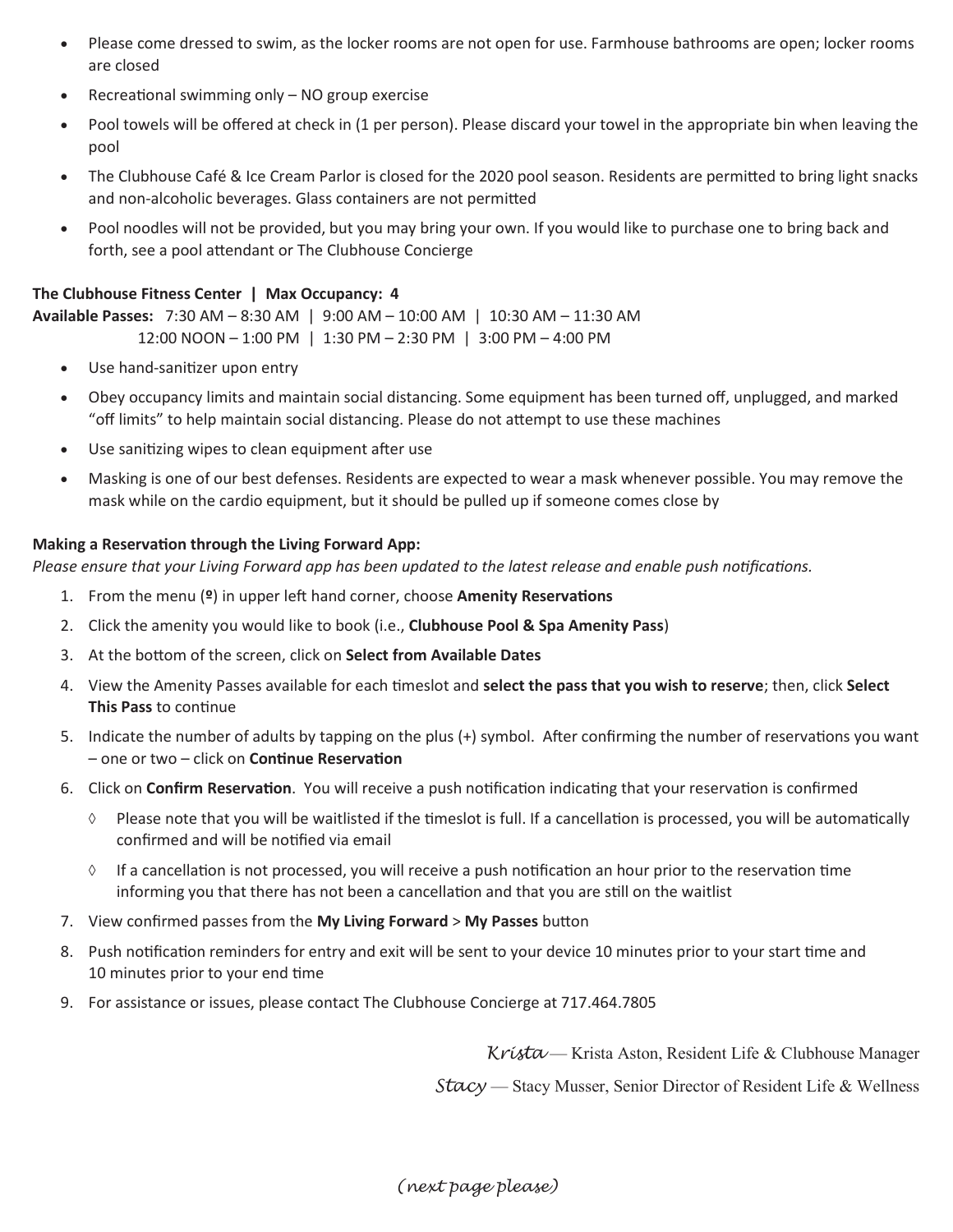### **MarketPlace and The Overlook – Expanded Hours and Limited Table Seating**

**MarketPlace:** Monday – Friday, 8:00 AM – 2:00 PM | **The Overlook:** Monday – Friday, 10:00 AM – 4:00 PM

Beginning on Monday, July 13, we will allow limited seating in both Market Place and The Overlook during normal hours of operation. These guidelines must be followed:

- Seating is limited to Residents only. Team Members can purchase from these locations, but cannot utilize tables and chairs.
- Maximum seating is 2 per table. Tables and chairs cannot be pulled together to form larger groups.
- Residents must request a table assignment from the Barista and must check out when leaving.
- Tables and chairs will be cleared and sanitized by a Team Member after each use.

*Sharon* — Sharon Habanec, Vice President of Culinary Services

#### **Grocery Delivery Program Update**

The grocery delivery program continues to be enjoyed by those utilizing this service. In recent weeks, the number of users has decreased. Therefore, the schedule for the grocery deliveries is changing. Beginning Monday, July 13, 2020, groceries for Residents on the Manor Campus will be delivered on Thursdays. Residents on the Lakes Campus will have their groceries delivered on Tuesdays.

#### **Transportation Update**

Local Shopping Bus Transportation to local Willow Street businesses (i.e., Giant, CVS, Weis, and Kmart) will be begin on Monday, July 13, 2020. The buses will run on Monday, Wednesday, and Friday (see reverse side). There will be one bus running for each Campus. These local shopping buses will replace the previous "Yellow Route" bus route/schedule until further notice.

Buses will NOT drop at any local doctor offices; however, Residents needing this service can call 717-464-6012 to schedule transportation at NO Cost. This applies to transportation to one of the following offices:

List of local doctors offices serviced at no fee:

- Penn State Medical-South Lancaster
- Lancaster Family Medicine
- Black & Black Dental Care
- **•** Henderson Podiatric Care
- Flinchbaugh Podiatric Care

On Demand Shuttle Service will resume. Service will be for intra-campus travel, inter-campus travel, and trips to the Lakes Medical Center. Shuttle(s) will be available from 8:00 AM to 4:00 PM Monday through Friday. Residents may call either 717.314.8858 or 717.314.5501 to request service.

Fee-For-Service Shuttle Service will continue. This service may be used for transports outside of the Willow Street area (fees may apply). Residents may call 717-464-6012 to arrange for this service.

*Jim — Jim Tracy, Sr. Director, Property Management & Services*